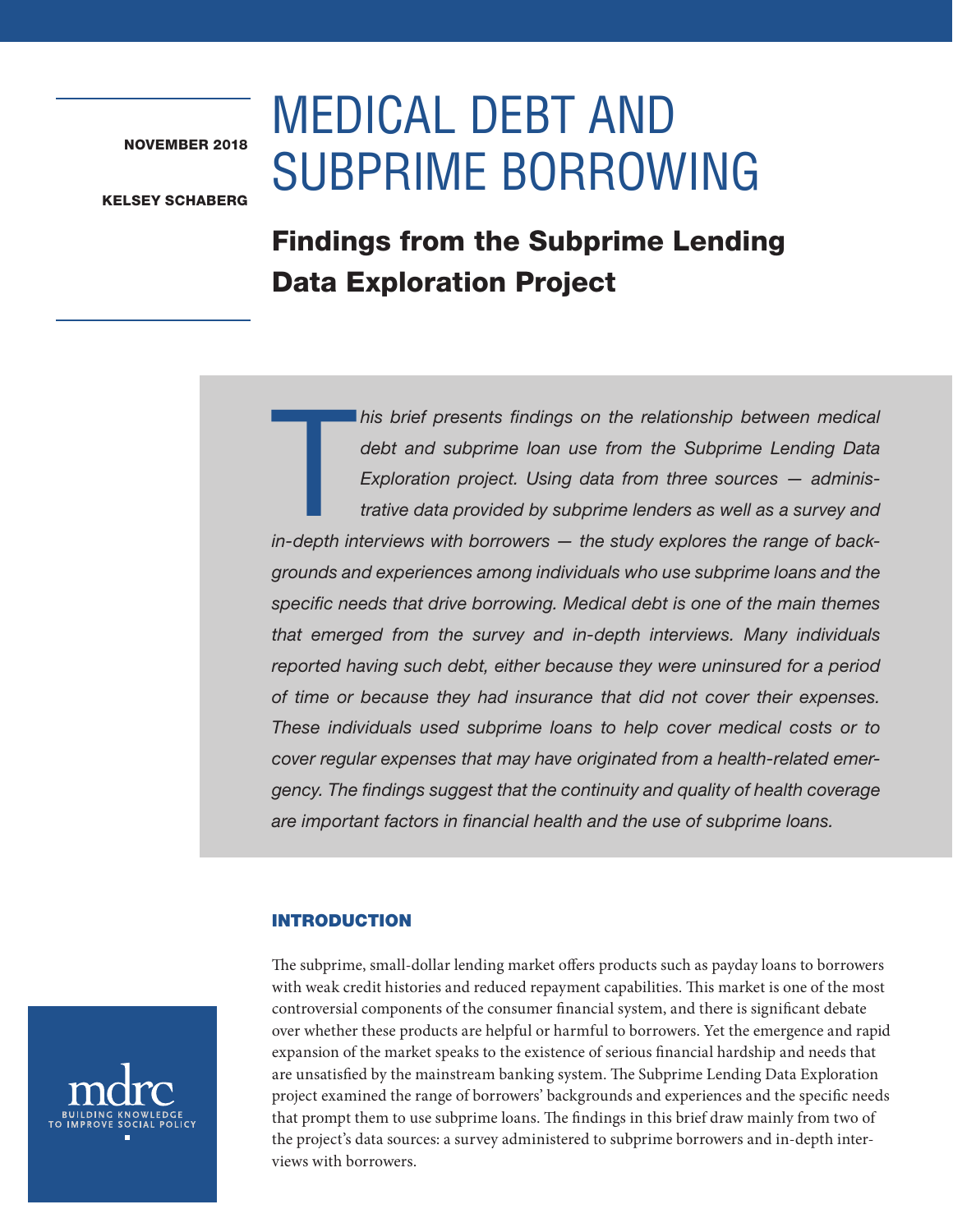Among other findings, the project provides evidence of the importance of sufficient health insurance coverage for the population that uses online payday and subprime installment loans. (These terms are defined in Box 1; in this brief, "subprime loan" covers payday loans and subprime installment loans.) Almost all survey respondents had health insurance at the time of the survey, yet more than half carried medical debt. In interviews, borrowers told of medical events that occurred while they were between jobs and uninsured; they also related stories of insufficient coverage, including large deductibles, leading to financial hardship.

This brief focuses on the findings related to the interactions between health insurance, medical debt, and subprime loan use, and attempts to place those findings in the current policy landscape. (See Box 2 for a summary of other findings from the project.)<sup>1</sup>

# WHAT IS KNOWN ABOUT THE RELATIONSHIPS BETWEEN HEALTH INSURANCE, MEDICAL DEBT, AND SUBPRIME LOAN USE

Going without health insurance coverage is often costly and can lead to poor financial health. Outof-pocket costs for health care are often so high that individuals without insurance are more likely to skip preventive care than those with insurance.<sup>2</sup> And many uninsured individuals who do pay

# **BOX 1** WHAT ARE PAYDAY AND SUBPRIME INSTALLMENT LOANS?

Payday loans get their name from their structure: They allow borrowers to receive an "advance" on their next paycheck, to be repaid all at once. They are unsecured — requiring no collateral — so borrowers must show evidence of regular income and possession of a checking account to get them. Payday loans are small (\$50 to \$300) and short term (two to four weeks), with fees of \$15 to \$20 for every \$100 borrowed. This fee translates into an annual rate (APR) of 200 percent to 400 percent. A payday loan may "roll over" for an additional fee if the borrower is unable to repay it by the due date.

Subprime installment loans are usually offered by the same lenders as payday loans. They can be somewhat larger (up to \$5,000) and are structured so that the borrower pays off the loan over a longer period of time in regular installments, rather than in a single lump sum payment.

out-of-pocket expenses eventually end up with medical debt.<sup>3</sup> This may be especially problematic for people with low incomes, who have lower rates of health insurance coverage<sup>4</sup> and thus larger outof-pocket expenses, but fewer resources available to help cover those expenses. But even people with health insurance may face high deductibles and copays, as health care costs have risen over the past few years, and many employers — who provide health insurance to over half of U.S. adults — have passed on some of these costs to individuals.<sup>5</sup> When faced with large medical bills — due to lack of coverage or inadequate coverage — some indi-

- 1 See Nuñez et al. (2016) for more information on the project's findings.
- 2 McMorrow, Kenney, and Goin (2014).
- **3** Office of the Assistant Secretary for Planning and Evaluation (2011).
- 4 Barnett and Berchick (2017).
- **5** Claxton et al. (2017).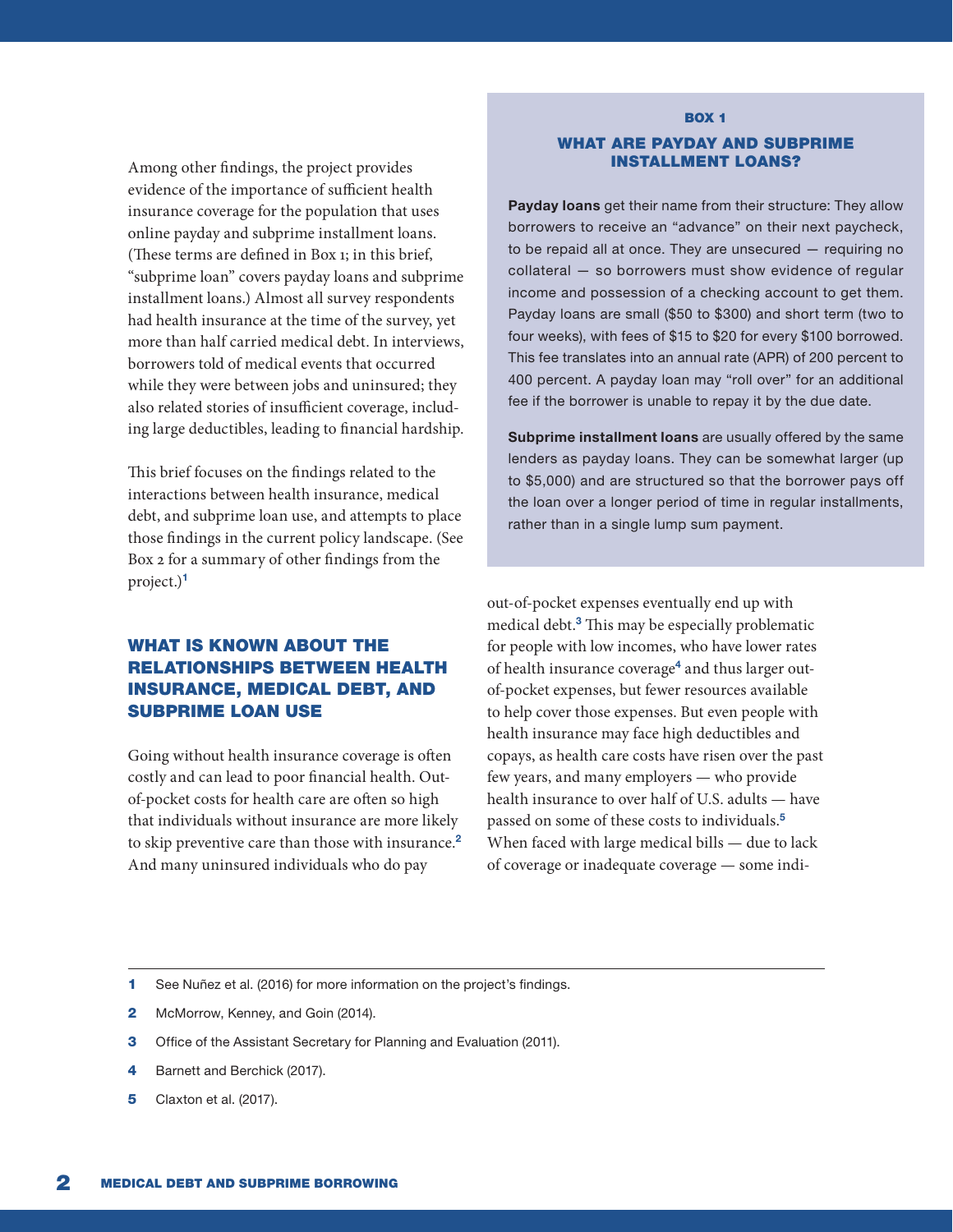#### **BOX 2**

#### PREVIOUS FINDINGS FROM THE SUBPRIME LENDING DATA EXPLORATION PROJECT

The first phase of this project examined the reasons why people use subprime loans. It found that borrowers are quite diverse in terms of income and education levels. While many borrowers roll over their loans or default on them, the study uncovered a segment of borrowers — about one-third — who pay back their loans on time and rarely default.

Findings from the survey showed that most respondents had low credit scores, but nearly three-quarters had once had a prime credit score, and most used mainstream credit products, such as credit cards. About two-thirds of respondents reported taking out payday loans to cover regular expenses such as utilities and bills, food and groceries, and rent and mortgage payments, but 80 percent had recently experienced some sort of emergency. The survey respondents, overall, were financially vulnerable. Many had high debt loads, little or no savings, and a chronic inability to cover regular expenses. See the 2016 report on the project for more information.\*

#### \*Nuñez et al. (2016).

viduals turn to alternative credit products, including payday loans.<sup>6</sup>

The research summarized in this brief builds on the work cited above to expand the knowledge base around the role of medical debt in subprime loan use. This research has particular relevance given current debates about national health care policy. One important example is related to recent proposals to repeal and replace the Patient Protection and Affordable Care Act (ACA), which was passed in 2010. That legislation intended to expand access to health insurance and control health care costs. Those goals were to be met through several approaches, including imposing an individual mandate to enroll in health insurance, offering subsidies to employers and individuals, establishing state-based health insurance exchanges, removing cost-sharing for preventive services, and broadening the population who would be eligible for Medicaid.<sup>7</sup>

### DATA SOURCES

The data used in the Subprime Lending Data Exploration project come from three sources: an administrative data set on subprime borrowing provided by Clarity Services, Inc., a part of Experian;<sup>8</sup> an online survey of borrowers; and in-depth interviews with borrowers. The findings presented in this brief draw mainly from the survey and interviews. The Clarity data were used to study the effects of the Medicaid expansion under the ACA on subprime loan use, as described in Box 3. <sup>9</sup>

The online survey was fielded to a subset of borrowers in the Clarity database. A small group of lenders covered by the database agreed to allow their borrowers to be contacted for the survey, and the survey was sent to all borrowers who took out a loan from one of those lenders. The survey took about 20 minutes to complete and included questions about demographics; employment, income,

- 6 Bickham and Lim (2015); Nuñez et al. (2016). Payday loan usage has also been associated with an array of negative health outcomes. See, for example, Sweet, Kuzawa, and McDade (2018).
- 7 For more information on the ACA, see Henry J. Kaiser Family Foundation (2013).
- 8 The Clarity data set has deidentified data on nearly 50 million individuals who have applied for or used subprime credit from hundreds of lenders operating in all 50 states. The data, reported by lenders, includes borrower demographics, loan types and terms, account balances, and repayment histories.
- 9 The Clarity data were also used in other analyses presented in Nuñez et al. (2016).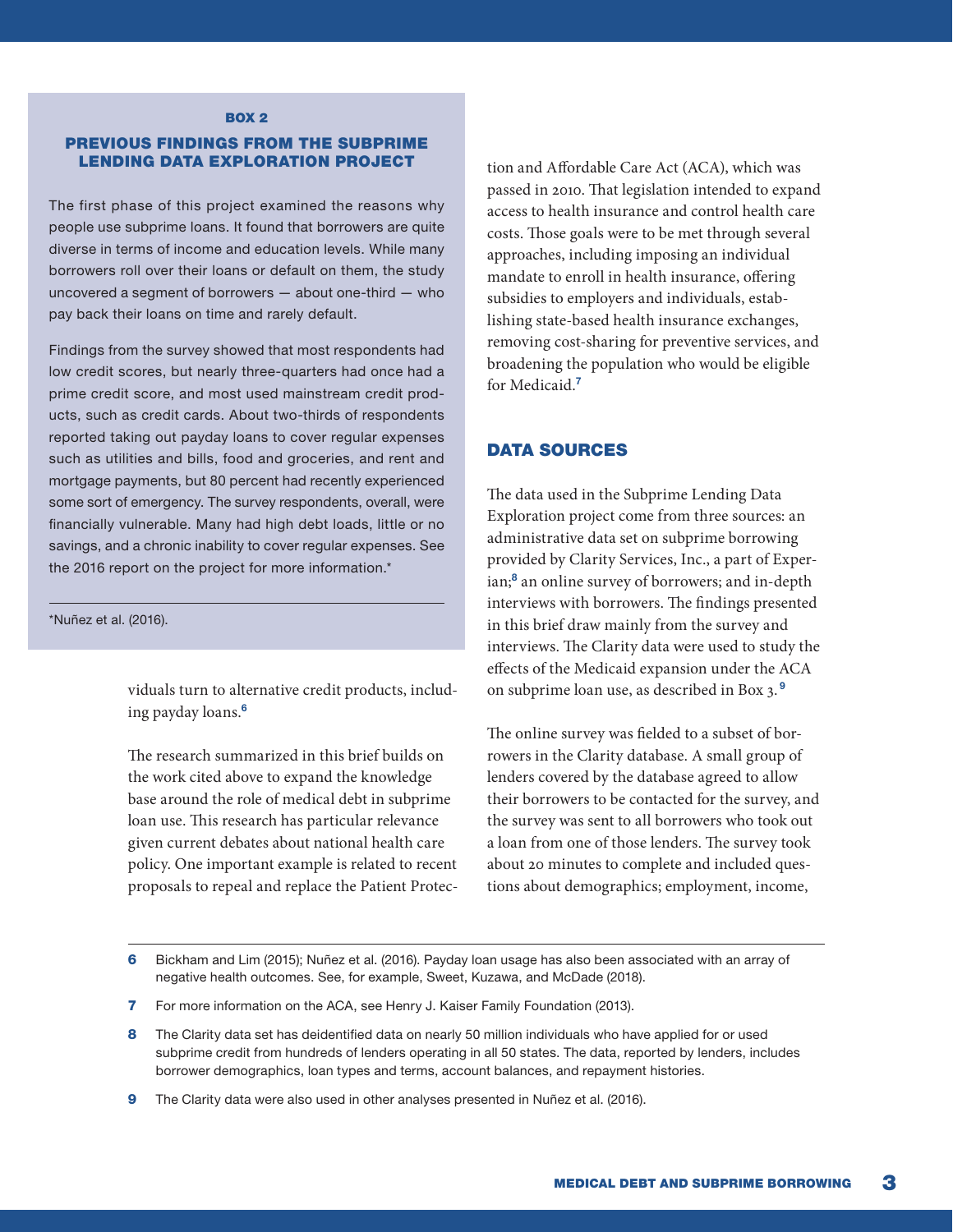#### BOX 3

#### EXAMINING THE EFFECT OF THE MEDICAID EXPANSION ON SUBPRIME LENDING RATES

Based on the survey and interview findings, the research team decided to further explore the role of health insurance in subprime loan use using data from the Clarity database. The Clarity data set does not have any individual-level data on health insurance coverage or costs. The team instead examined the relationship between health insurance and subprime borrowing by doing an exploratory analysis of the influence of a change in health care law — the expansion of Medicaid under the Patient Protection and Affordable Care Act (ACA) — on aggregate borrowing behavior.\*

With the passage of the ACA in 2010, the intention was to expand Medicaid nationwide to all adults ages 18 to 64 who live in households with earnings at or below 138 percent of the federal poverty level. However, the expansion became voluntary for states after the U.S. Supreme Court — in National Federation of Independent Business v. Sebelius (2012) — held that attaching states' continued Medicaid funding to their acceptance of the expansion was unconstitutional. Because of that, there is variation in whether states adopted the expansion — as of April 2017, 31 states had — and when states adopted it (before, on, or after the federal expansion date of January 1, 2014).<sup>+</sup>

The analysis exploited this variation and compared borrowing rates in counties along state borders that differed by whether or when their states adopted the expansion. Based on the survey and interview findings, it was hypothesized that counties in states that expanded Medicaid would have lower subprime borrowing rates than counties in states that did not expand Medicaid. Further, findings from other recent research have shown that the Medicaid expansion produced positive and statistically significant effects on a range of financial health indicators.<sup>‡</sup>

The analysis found a lower rate of subprime borrowing in counties that took up the Medicaid expansion than in counties that did not take up the expansion; the estimated difference is not statistically significant, however, and this result was quite sensitive to analytical specifications.

There are several possible explanations for the lack of a significant effect. One possibility ties back to the findings from the survey and interviews that indicated that the quality of health care coverage — which could not be examined in this analysis — may be a more important factor in determining subprime loan use. Another possibility is that there may be an effect, but it is difficult to detect with the data and methods available. Future research — which would benefit from a more rigorous research design — should explore this relationship further.

+See Henry J. Kaiser Family Foundation (2012) for more information.

‡See for examples, Hu et al. (2016) and Breevort, Grodzicki, and Hackmann (2017).

<sup>\*</sup>A prior study looked at the effects of the ACA Medicaid expansion on the use of storefront payday loans in California and found reductions in the number of payday loan borrowers, the number of payday loans, and the amount of payday loan debt in counties that expanded Medicaid compared with counties that did not. See Allen, Swanson, Wang, and Gross (2017).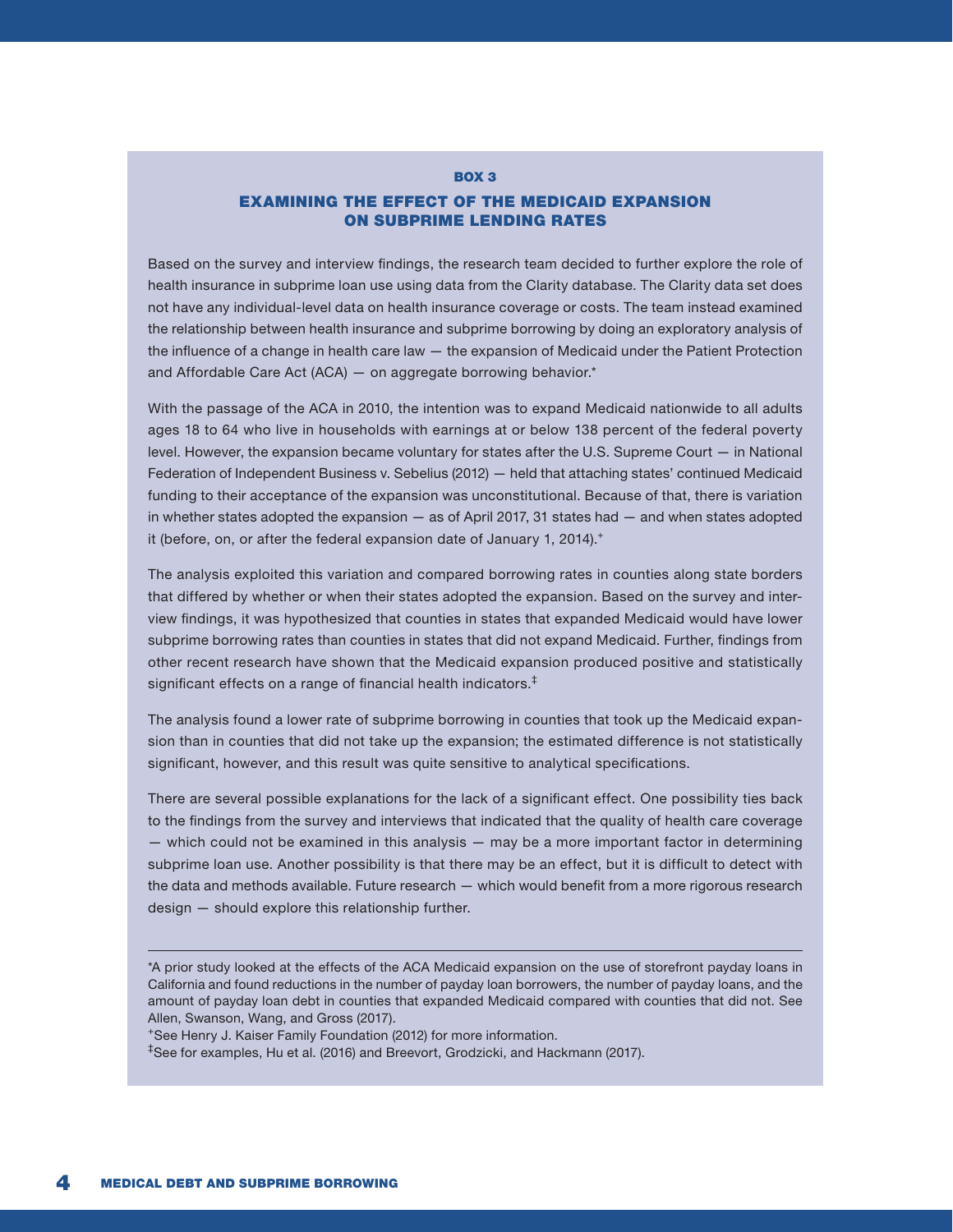and material hardship; assets, debt, and credit; and the use and perception of financial services, including payday loans. The survey was completed by 891 respondents.<sup>10</sup> Because the subset of lenders who agreed to participate in the survey is not representative of the full set of lenders in Clarity's database and because response rates were low, the survey results, though weighted to better reflect the distribution of characteristics available in the administrative database, may not be representative and should be viewed with caution.

At the end of the survey, respondents were asked whether they would be interested in participating in in-depth interviews. The research team conducted a series of one or two interviews — both in person and by phone — with 77 individuals who expressed interest.<sup>11</sup> The interviews were designed to get a better understanding of the personal and financial backgrounds and experiences of borrowers and what drives their need to borrow.

# FINDINGS FROM THE SURVEY AND IN-DEPTH INTERVIEWS

One of the main themes that emerged from the survey and in-depth interviews concerned the relationships between health insurance, medical debt, and subprime loan use.<sup>12</sup> This section summarizes the main findings related to that theme, drawing from research presented in Nuñez et al.

(2016) and the second round of interviews done with some of the borrowers.

As Table 1 shows, over 90 percent of survey respondents reported having health insurance — a rate comparable to that of the general U.S. adult population. Yet half the respondents also reported that they were paying off medical bills. Over half the adults in the United States receive health insurance coverage through an employer,<sup>13</sup> so this medical debt may have been incurred during periods when the respondent was out of a job and uninsured. This was the case for one interviewee, identified here as Dina. After relocating to a new city, Dina was able to find a job that offered health insurance, but her coverage did not go into effect right away. Before it did, Dina became ill and required emergency surgery. She was left with substantial medical bills from the surgery and used payday loans, credit cards, and overdrafts from her bank to manage her expenses.

Other interviewees reported having medical debt despite having health insurance because the plan did not cover their expenses. Some of these interviewees noted that their insurance provided protection against catastrophic medical bills, but it did not cover all their costs, such as prescriptions, or had very high deductibles. One woman, for example, described having a \$2,800 deductible each year before the health insurance provided by her employer would start covering costs. Other

- 10 By a very conservative definition, the survey response rate (based simply on the roughly 41,000 emails sent and 891 respondents) was roughly 2 percent. This rate does not factor in the fact that only a fraction of individuals opened the email with the survey invitation. It is not uncommon for email as well as phone surveys conducted by organizations such as Pew Research or political tracking polls to have response rates in the single digits. See for example Silver (2014).
- 11 Forty-two of the initial 77 interviewees agreed to participate in a second interview 12 to 18 months after the initial interview.
- 12 Other themes emerged as well and are discussed in detail in Nuñez et al. (2016).
- 13 Barnett and Berchick (2017).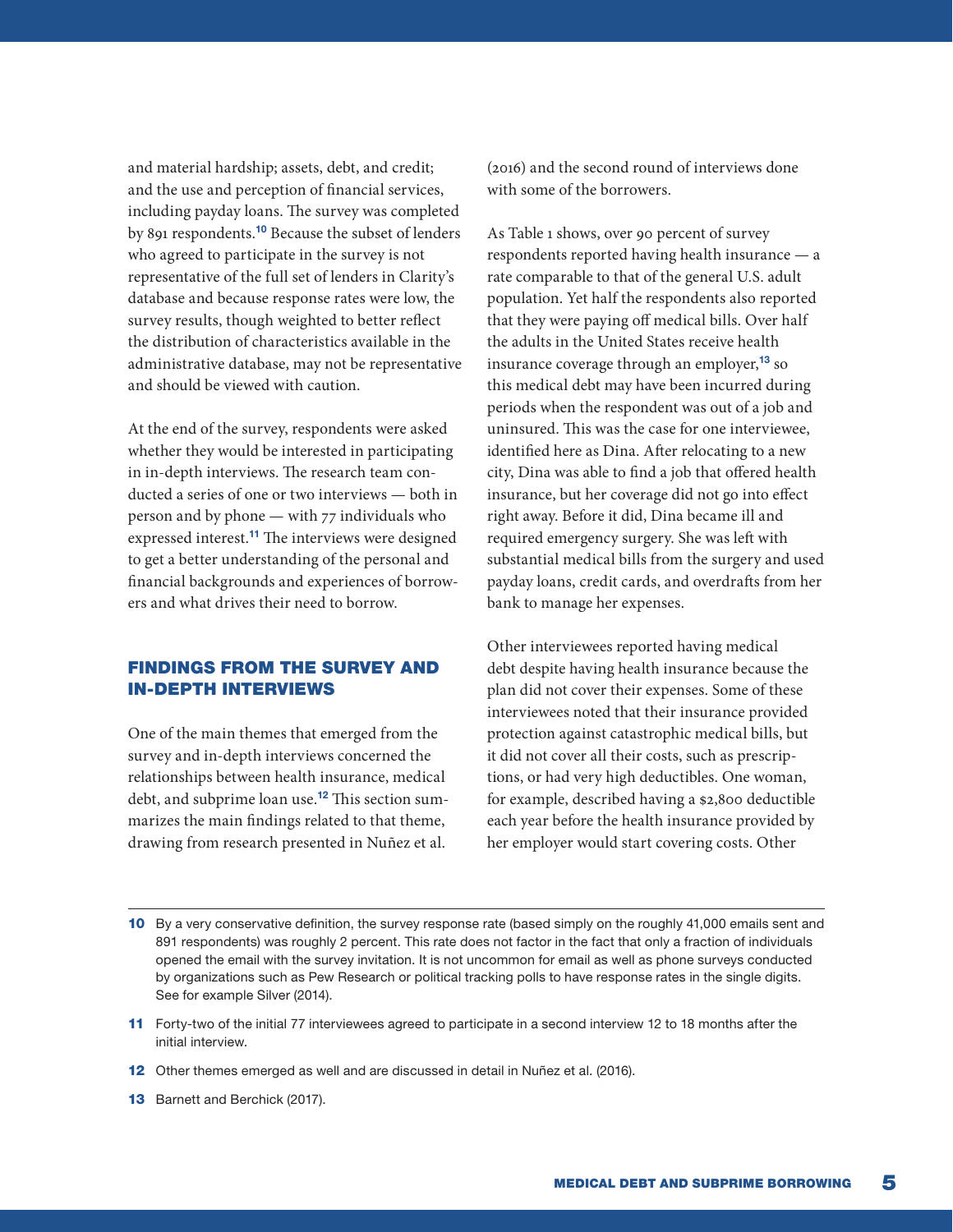#### TABLE 1

| <b>CHARACTERISTIC</b>                                            | <b>PERCENTAGE</b> |
|------------------------------------------------------------------|-------------------|
| Has any debt <sup>a</sup>                                        | 97.1              |
| Currently paying off medical bills                               | 50.0              |
| Has health care coverage                                         | 90.8              |
| In the past year, received small-dollar credit from              |                   |
| Payday loan                                                      | 71.9              |
| Internet installment loan                                        | 44.5              |
| Storefront installment loan                                      | 11.6              |
| Reason for most recent payday loan, among those who received one |                   |
| Regular expenses such as utilities, car payment, credit card     |                   |
| bill, or prescriptions                                           | 36.6              |
| Unexpected expense or emergency                                  | 29.3              |
| Rent or mortgage                                                 | 15.1              |
| Food and other groceries                                         | 12.3              |
| Special expenses, such as vacation, entertainment, or gifts      | 4.2               |
| Other                                                            | 2.5               |
| Sample size                                                      | 889               |

#### SUBPRIME LOAN USE, DEBT, AND HEALTH INSURANCE, AMONG SURVEY RESPONDENTS

SOURCE: MDRC calculations from responses to the 2015 Clarity Survey.

NOTES: Sample sizes may vary because of missing values. Italic type indicates that the responses are not from the full sample. a Does not include debt from mortgages or home equity loans.

interviewees described having insurance plans with restrictive conditions. One individual, identified here as Lia, had health insurance, but her plan required her to pay treatment costs up front and then seek reimbursement. After a trip to the emergency room, Lia was left with a \$6,000 bill. She started paying off the bill in installments but was frustrated by the late fees and interest she incurred. She decided to take out three online installment loans within a year to retire the debt more quickly.

Findings from the survey and interviews also show that while some borrowers use subprime loans to cover medical expenses (as was the case for the interviewees mentioned above), others use loans to smooth their incomes and cover regular expenses such as rent, utility bills, and food — almost two-thirds of survey respondents used their most recent loans this way (Table 1). But some of those loans may also have had origins in health-related emergencies or unexpected situations. That was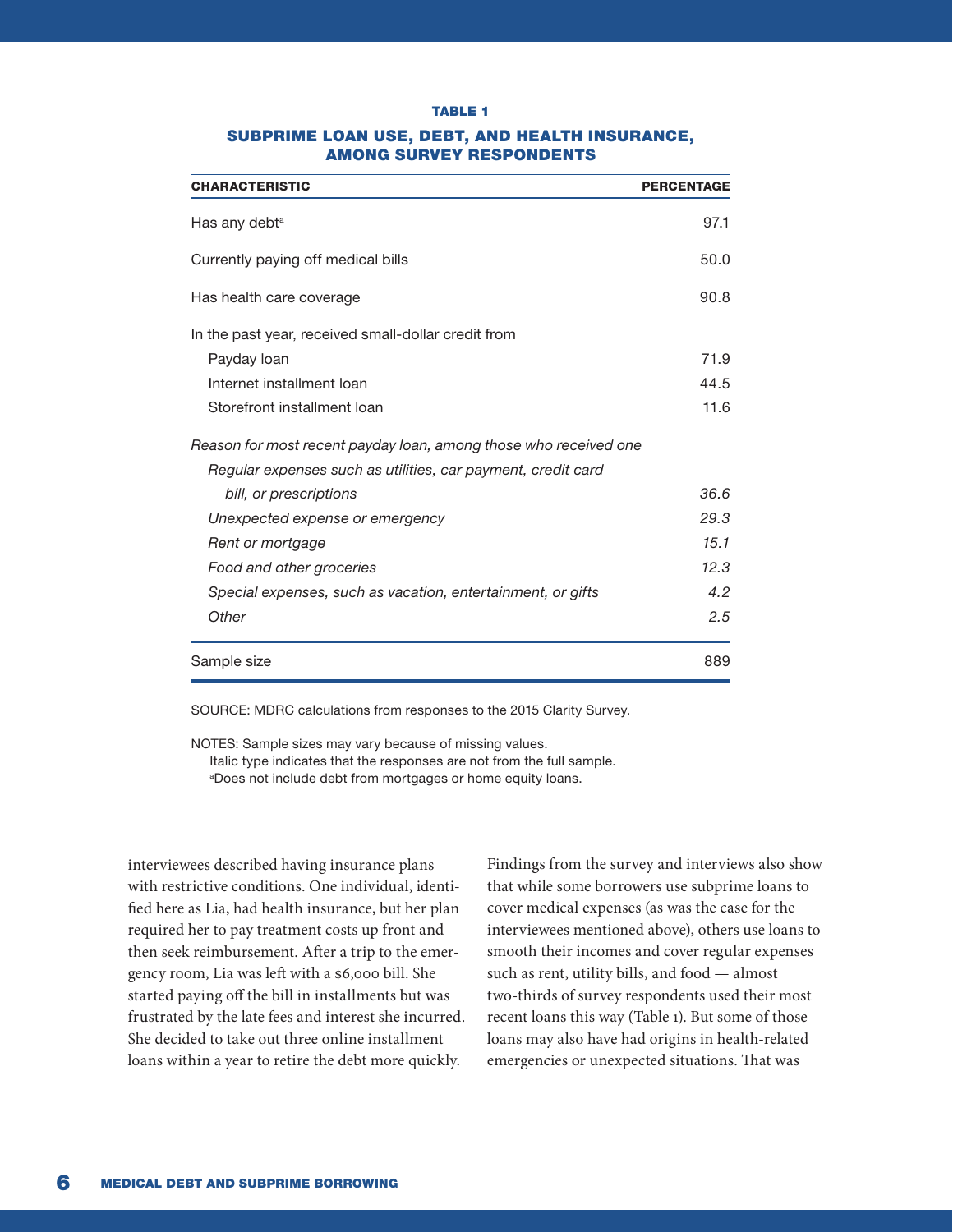the case for Marcus, another interviewee, who used payday loans to cover his household expenses while serving as a full-time caretaker to his wife, who was suffering from an aggressive cancer. The medical treatment costs were covered by their health insurance, but since neither was able to work, their primary source of income was disability insurance, and they took out payday loans to cover their regular day-to-day expenses.

Analysis of the survey data found that having health insurance may provide some protection from financial hardship. A nonexperimental analysis of the predictors of loan use shows that individuals with health insurance were less likely than those without to have taken out their most recent payday loan to cover regular expenses. This association suggests that health insurance may play both a primary and a secondary role in preventing material hardship. Without health insurance, individuals may be forced to pay for medical expenses through credit options, including subprime loans, that can leave them with regular loan payments. Having to repay that debt may, in turn, lead individuals to borrow further because they have fewer resources available to cover regular expenses. Still, the research presented in this brief underscores that gaps in health insurance coverage, among those who have it, can also result in substantial financial hardship.

## DISCUSSION AND POLICY IMPLICATIONS

The findings presented in this brief, taken together, suggest that the continuity and quality of health coverage are important factors in financial health and the use of subprime loans. The survey and interview findings highlight the role that medical debt plays in driving subprime borrowing. Although most survey respondents had health insurance coverage, the research revealed that subprime borrowing can result from gaps in coverage (either due to the extent of the coverage or periods between coverage).

For those who obtain health insurance through their employers, the availability of affordable transitional coverage for periods when an individual is in between jobs may be particularly important. COBRA — a temporary health insurance extension to cover a period after leaving an employer is often available to employees who leave their jobs, but individuals are responsible for the full premiums in many cases.<sup>14</sup> Individuals can also purchase a health insurance plan directly, but again, they would be responsible for paying the full cost of coverage unless they qualify for a subsidy. Both options may make the cost of coverage prohibitive for individuals, especially those who use subprime loans, during periods when they are out of work.

It is also important to highlight that the qualitative research indicated issues with health-related expenses even among those covered by health insurance. Some of this may be driven by the rising costs of health coverage and employees' responsibility for paying a larger share of their medical costs than in the past. As of 2017, 81 percent of workers covered by an employer health plan had annual deductibles (an increase from 72 percent in 2012). And even those without deductibles were often responsible for other out-of-pocket medical expenses, such as copayments or coinsurance.<sup>15</sup> Expanding access to affordable and high-quality health insurance may be especially important for the segment of the population that resorts to subprime loans to help them from accruing medical debt.

14 COBRA coverage was established by the Consolidated Omnibus Budget Reconciliation Act of 1985.

**15** Claxton et al. (2017).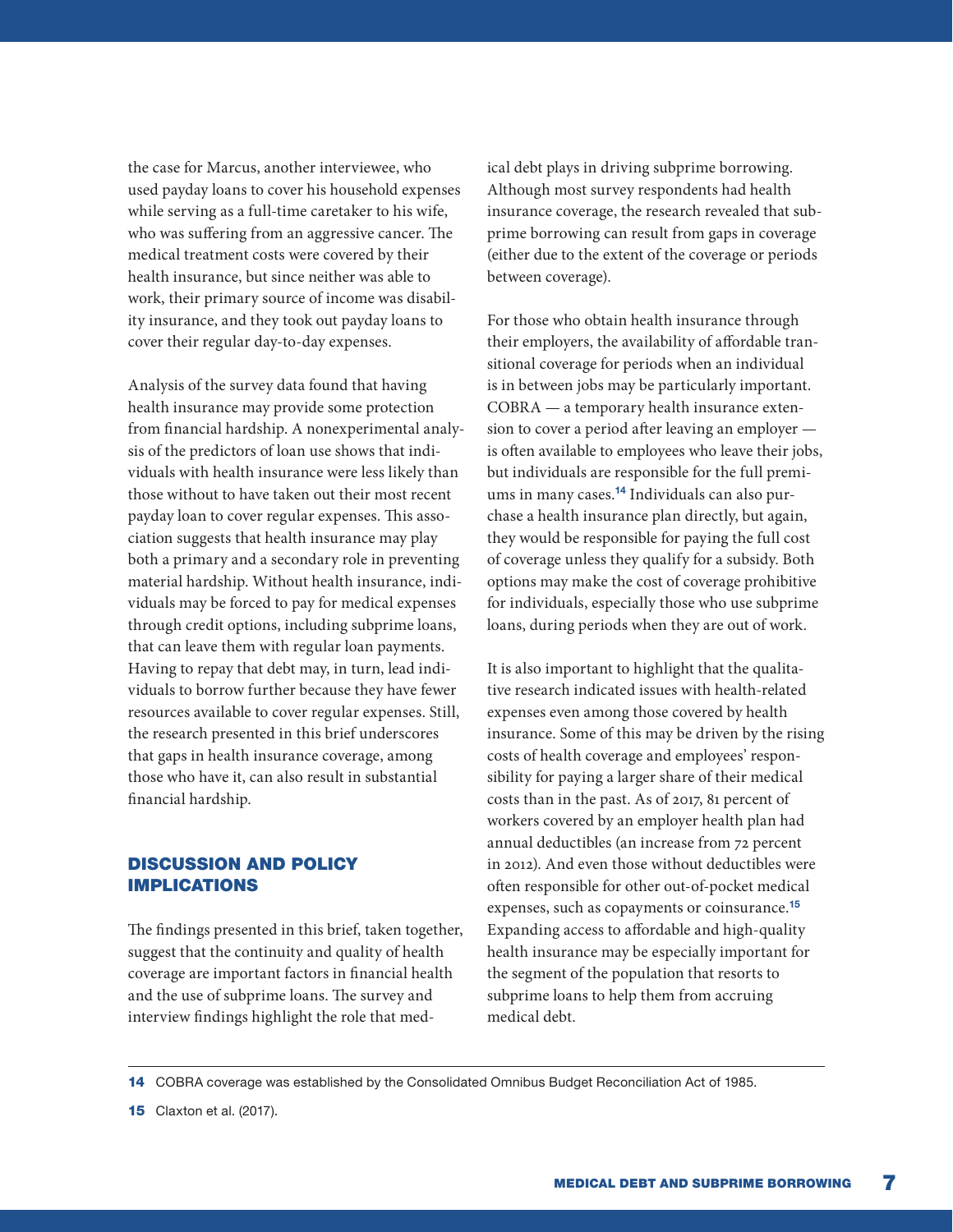#### REFERENCES

- Allen, Heidi, Ashley Swanson, Jialan Wang, and Tal Gross. 2017. "Early Medicaid Expansion Associated with Reduced Payday Borrowing in California." *Health Affairs* 36, 10: 1769-1776.
- Barnett, Jessica C., and Edward R. Berchick. 2017. *Health Insurance Coverage in the United States: 2016*. Report No. P60-260. Washington, DC: Economic and Statistics Administration, U.S. Census Bureau.
- Bickham, Trey, and Younghee Lim. 2015. "In Sickness and in Debt: Do Mounting Medical Bills Predict Payday Loan Debt?" *Social Work in Health Care* 54, 6: 518-531.
- Brevoort, Kenneth, Daniel Grodzicki, and Martin B. Hackmann. 2017. "Medicaid and Financial Health." NBER Working Paper No. 24002. Cambridge, MA: National Bureau of Economic Research.
- Claxton, Gary, Matthew Rae, Michelle Long, Anthony Damico, Gregory Foster, and Heidi Whitmore. 2017. *Employer Health Benefits: 2017 Annual Survey*. Menlo Park, CA: Kaiser Family Foundation and Health Research and Educational Trust.
- Henry J. Kaiser Family Foundation. 2012. *A Guide to the Supreme Court's Affordable Care Act Decision.*  Menlo Park, CA: Henry J. Kaiser Family Foundation. Website: www.kff.org.
- Henry J. Kaiser Family Foundation. 2013. *Summary of the Affordable Care Act*. Menlo Park, CA: Henry J. Kaiser Family Foundation. Website: www.kff.org.
- Hu, Luojia, Robert Kaestner, Bhashkar Mazumder, Sarah Miller, and Ashley Wong. 2016. "The Effect of the Patient Protection and Affordable Care Act Medicaid Expansions on Financial Wellbeing." NBER Working Paper No. 22170. Revised February 2018. Cambridge, MA: National Bureau of Economic Research.
- McMorrow, Stacey, Genevieve M. Kenney, and Dana Goin. 2014. "Determinants of Receipt of Recommended Preventive Services: Implications for the Affordable Care Act." *American Journal of Public Health* 104, 12: 2392-2399.
- Nuñez, Stephen, Kelsey Schaberg, Richard Hendra, Lisa Servon, Mina Addo, and Andrea Marpillero-Colomina. 2016. *Online Payday and Installment Loans: Who Uses Them and Why? A Demand-Side Analysis from Linked Administrative, Survey, and Qualitative Interview Data*. New York: MDRC.
- Office of the Assistant Secretary for Planning and Evaluation. 2011. *The Value of Health Insurance: Few of the Uninsured Have Adequate Resources to Pay Potential Hospital Bills*. Washington, DC: Office of the Assistant Secretary for Planning and Evaluation, Office of Health Policy, U.S. Department of Health and Human Services.
- Silver, Nate. 2014. "Is the Polling Industry in Stasis or in Crisis?" *FiveThirtyEight* (blog). Website: [http://](http://fivethirtyeight.com/features/is-the-polling-industry-in-stasis-or-in-crisis/) [fivethirtyeight.com/features/is-the-polling-industry](http://fivethirtyeight.com/features/is-the-polling-industry-in-stasis-or-in-crisis/) [-in-stasis-or-in-crisis/.](http://fivethirtyeight.com/features/is-the-polling-industry-in-stasis-or-in-crisis/)
- Sweet, Elizabeth, Christopher W. Kuzawa, and Thomas W. McDade. 2018. "Short-Term Lending: Payday Loans as Risk Factors for Anxiety, Inflammation and Poor Health." *SSM — Population Health* 5: 114-121.

#### ACKNOWLEDGMENTS

The author would like to thank Tim Ranney, Susana Walls, and Heather Lamoureux from Clarity Services, Inc., a part of Experian, for help obtaining the administrative data.

The qualitative analysis presented in the brief was led by Lisa Servon and Mina Addo from the University of Pennsylvania and Andrea Marpillero-Colomina from the New School. Former MDRCer Stephen Nuñez and Richard Dorsett from the University of Westminster led the quantitative analysis.

I would also like to acknowledge several MDRC staff members who contributed to the brief. John Hutchins, Charles Michalopoulos, Richard Hendra, and James Riccio reviewed drafts of the brief and provided valuable feedback. Crystal Ganges-Reid oversaw the budget. Alissa Stover coordinated the brief and fact-checked it. Jennie Kaufman edited the brief and Carolyn Thomas prepared it for publication.